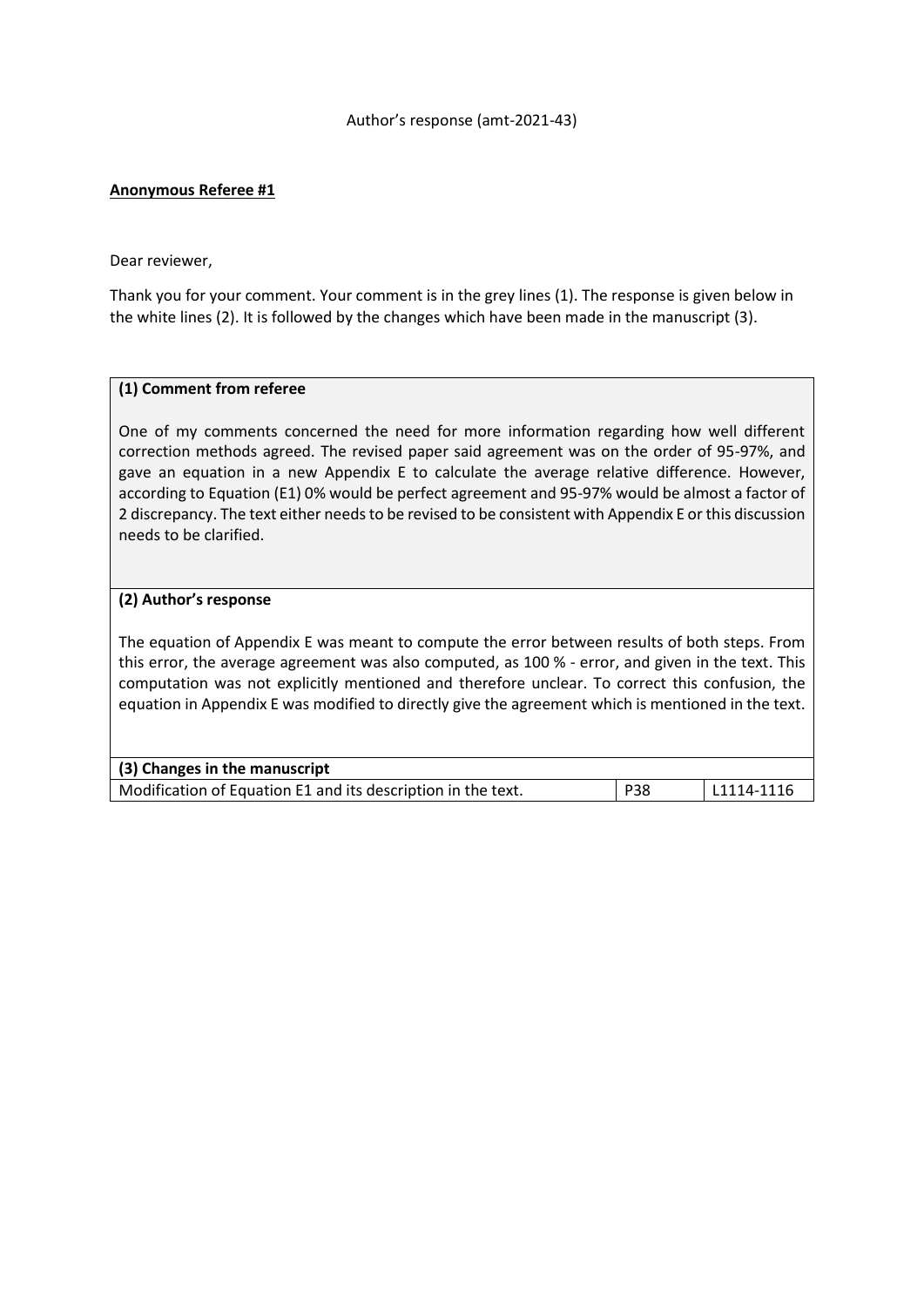# **Anonymous Referee #2**

### Dear reviewer,

Thank you for your detailed comments. Your comments are in the grey lines (1). Responses are given below each of them, in the white lines (2). They are followed by the changes which have been made in the manuscript (3).

## **(1) Comment from referee**

The authors performed more data analysis and provide further information on the experiments. The answers to the reviewers are often general and interpretation of data still remain fairly speculative. There are two main issues.

# **(1) Comment from referee**

1) From the new Figure H1 it is obvious that there is a strong growth of the particle size distribution over time. However, their "new method" to determine size dependent wall loss requires a stable size distribution. Otherwise, the change of mass concentration in a size bin does not only depend on wall loss, but also heavily on growth. Thus, the eddy diffusivity coefficient and size dependent wall loss coefficient depend on both, wall loss and growth. The loss rate of BC is not affected by this. The reason that kBC and Beta(Dp) correlate is only due to the fact that Beta(Dp) is fit to kBC. The size dependent wall loss rate method is not independent of kBC and would also not work without the knowledge of kBC. The huge scatter of ke may be due to the inappropriate application. In conclusion, this method development does not provide what it is claimed for.

The authors also claim that the discrepancy in calculated ke between ammonium nitrate and vehicle emission experiments could be attributed to the nature of particles. What is the physics behind this statement? What factor in equation (3) should lead to such a pronounced effect?

#### **(2) Author's response**

Thank you for your comment, which underlines a lack of clarity in the manuscript. The method is, as you say, dependent on the knowledge of  $k_{BC}$ . Black carbon is used as a tracer for total losses (leakage + wall losses), as has been done in several studies (Grieshop et al., 2009; Hennigan et al., 2011; Platt et al., 2013). From that,  $k_e$  is optimized until corrections of steps 1 and 2 match. This is equivalent to forcing the correlation between the coefficients  $\alpha+\beta^{mean}$  and  $k_{BC}$ . Therefore, fitting  $\alpha+\beta^{mean}$  to  $k_{BC}$ guarantees that  $\alpha+\beta$ <sup>mean</sup> accurately represents total losses, such as k<sub>BC</sub> does. Once  $\alpha+\beta$ <sup>mean</sup> is fitted, the size-dependent coefficients  $\alpha+\beta_1(D_p)$  can be applied to the distribution, with the optimized value of  $k_e$ . It allows to correct each diameter bin, accounting for the fact that particles have different loss coefficients depending on their size (Crump and Seinfeld, 1981).

Moreover, the distribution cannot be stable, because the concentration in a size bin is affected by both losses and growth (both size-dependent). However, since  $\alpha+\beta^{mean}$  (average of  $\alpha+\beta_i(D_p)$  of each diameter) is fitted to  $k_{BC}$ , which is not affected by growth, the distribution is only corrected for total losses. Therefore, potential effects of growth (coagulation or condensation for instance) are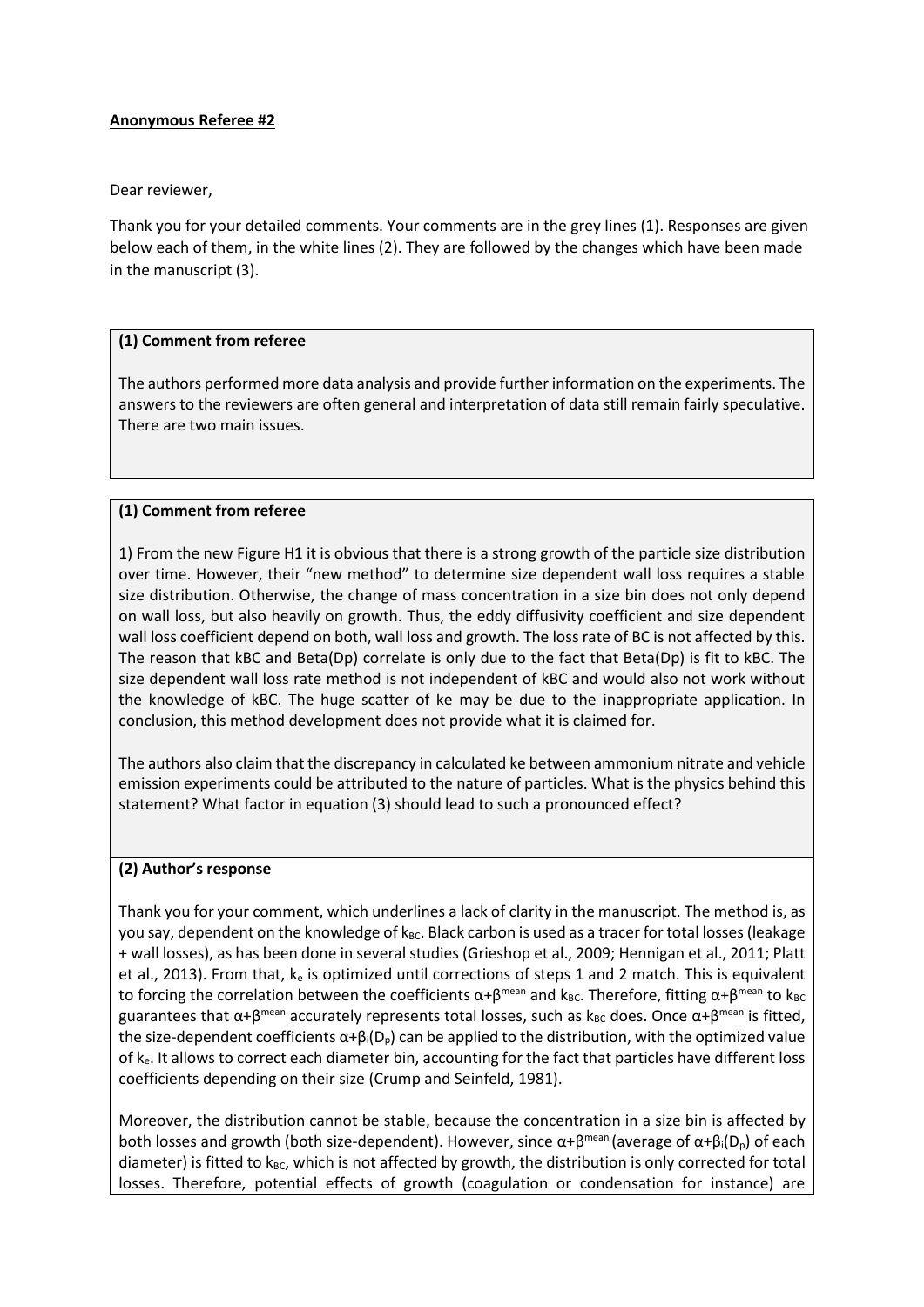preserved. This is the goal of this method, which is meant to correct total losses (leakage and wall losses), in order to better show the physical processes. Some discussion regarding those aspects has been included in the manuscript.

Regarding the discrepancy and scatter of  $k<sub>e</sub>$  values, a hypothesis explaining lower loss rates for ammonium sulphate particles could be the effect of charge. Particle charge and electric field can have a dominant effect on wall deposition (McMurry and Rader, 1985; Nah et al., 2016). This factor is not included in the theory of Crump and Seinfeld (1981), and doesn't appear in Equation (3). Perturbations near a chamber can easily induce a buildup of charges on the walls, thus impacting loss rates (Wang et al., 2018). Perturbations can be due to friction of the walls, motion near the chamber, touching the walls, air flows. The ammonium sulphate experiments took place outside of exhaust campaigns, with less motion/people/instruments near the chamber. Also, the injection and sampling flows were lower for ammonium sulphate experiments, inducing lower turbulence. These parameters can reasonably explain the lower values of  $k<sub>e</sub>$  for ammonium sulphate experiments. Even though ammonium sulphate experiments took place in different conditions as exhaust experiments, their characterization was important to compare results obtained with the method as those found in literature. Also, such results are useful as many experiments of photochemistry are conducted with preexisting ammonium sulphate seeds. Finally, the fact that perturbations are easily induced on a chamber can also explain the scatter of  $k<sub>e</sub>$  values found for exhaust experiments. Some discussion has been added in the manuscript to emphasize the impact of the experimental conditions instead of the nature of particles.

| (3) Changes in the manuscript                                                                   |                 |          |
|-------------------------------------------------------------------------------------------------|-----------------|----------|
| Discussion regarding the use of BC as a tracer.                                                 | P <sub>9</sub>  | L267-268 |
| Clarification on the difference between $\alpha + \beta_i(D_p)$ and $\alpha + \beta^{mean}$ and | P11             | L330-336 |
| their application.                                                                              |                 |          |
| Discussion on the correction of particles in a size bin.                                        | P <sub>12</sub> | L339-341 |
| Mention of the specific wall losses for ammonium sulphate                                       | P <sub>16</sub> | L442-443 |
| particles.                                                                                      |                 | L449-450 |
| Details on the specific wall losses for ammonium sulphate particles.                            | P17-18          | L473-481 |
| Details on the specific wall losses for ammonium sulphate particles.                            | P <sub>18</sub> | L495-499 |
| Discussion on the comparison between $\alpha + \beta^{mean}$ and $k_{BC}$ .                     | P <sub>18</sub> | L501-503 |
| Clarification on the use of $\alpha + \beta_i(D_p)$ .                                           | P <sub>19</sub> | L517-519 |
| Discussion on the specific wall losses for ammonium sulphate                                    | P <sub>19</sub> | L520-524 |
| particles.                                                                                      |                 |          |

# **(1) Comment from referee**

2) The authors attribute the measured growth of PM to a prolonged condensation of IVOCs, as outlined in Appendix G. Indeed, IVOCs can partition into PM at given conditions. However, according to Figure 6, IVOC emissions are 10-20 times lower than PM emissions (Euro 3 and Euro 4). The increase in PM mass is 30-120% (Fig F1). Thus, there is no way enough IVOCs to contribute to this PM increase.

The paper does not provide a sound explanation of what the reason for the measured PM increase is. I believe this is an important issue as such a large effect, if real, would have far-reaching implications. For example, there are many studies on SOA formation of vehicle emissions. If primary emissions would show such a behavior, all/most of these studies could be heavily biased. Even emission factors, as determined in this paper, would be incorrect. One should take PM not after injection but at a much later time. This is not even addressed in the paper. I am not aware of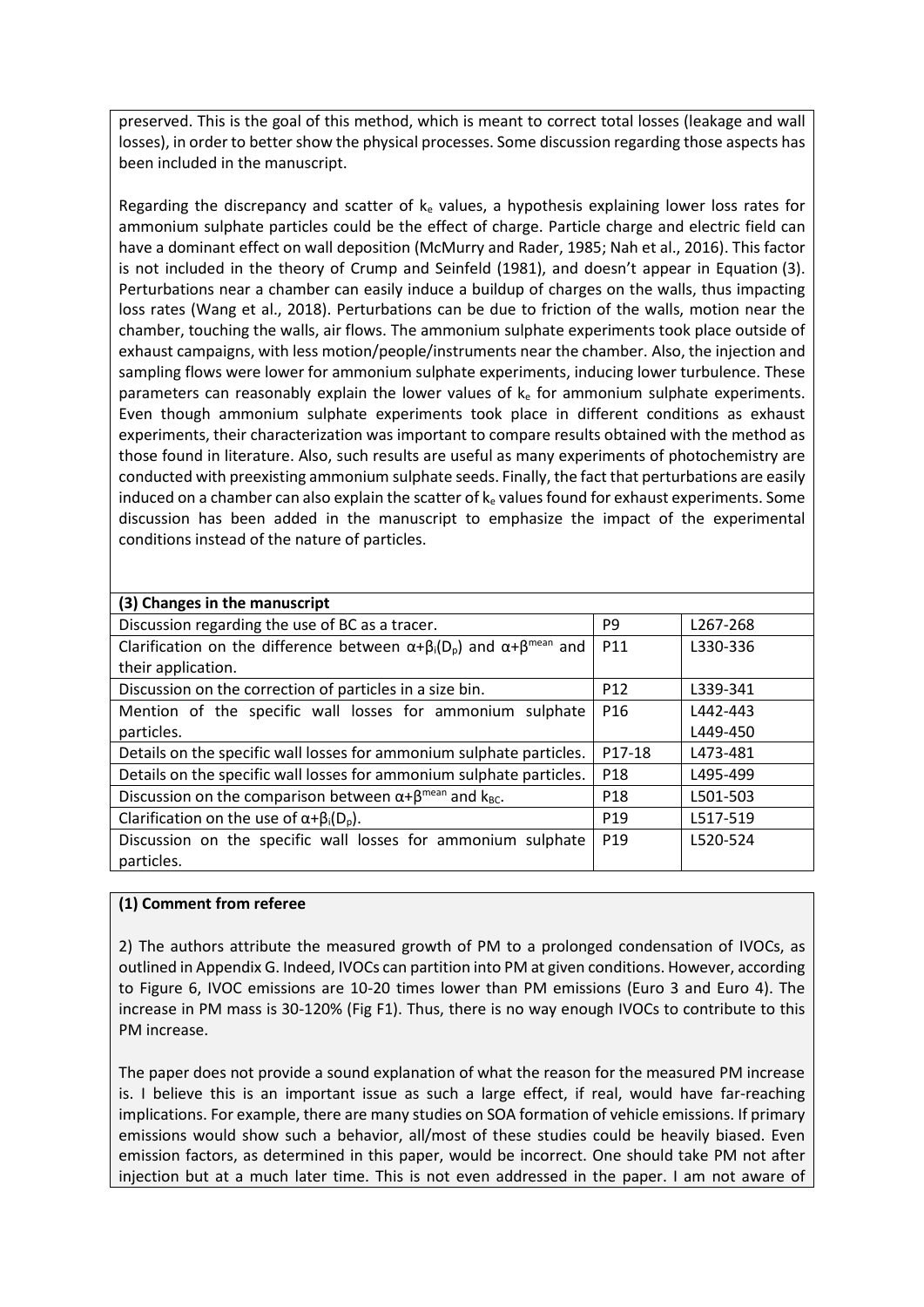chamber studies reporting such an effect. Thus, there is still the option of an instrumental or procedural artefact. One possibility could be an evolving change of particle density with coagulation of primary particles due to a high BC fraction.

# **(2) Author's response**

We agree that IVOCs alone cannot be responsible for the PM increase observed in our study. Their emission and contribution are discussed because they were successfully quantified at emission. This was one of the goals of this study, as many uncertainties exist on IVOC emissions. Also, our results suggest that they could play a significant role in PM increase in some cases, due to their fraction in particle phase (as outlined in Appendix G). This is therefore included in the discussion of PM evolution. However, SVOCs are likely to have a major role on PM evolution in the dark, as they can easily partition between the gas and particle phase (as seen in Appendix G). They are known to be a potential large source of SOA (Kroll and Seinfeld, 2008; Robinson et al., 2007; Zhao et al., 2014). They are likely to participate in the PM evolutions observed in our study, with similar processes as those discussed for IVOCs. This interpretation relies on the assumption that SVOCs were emitted. This assumption seems reasonable, especially for the Euro 3 and Euro 4 vehicles, based on data on SVOCs from diesel vehicles (Lu et al., 2018; Zhao et al., 2015). Also, some SVOCs were measured in our study with sorbent tubes, with emission factors in the same range as IVOCs. However, it is likely that only a small fraction of SVOCs was actually measured with the sorbent tubes (Lu et al., 2018). Their emissions could therefore be higher and explain in part the increase of PM. We agree that the emphasis on IVOC role was too important, with limited discussion on SVOC role. This was modified in the updated manuscript.

Regarding the potential implications on primary emission evolutions, we think that our study could help understand the evolutions in conditions with no processes of photooxidation. As you say, there are many studies on SOA formation with artificial light exposure, and our study could be a complement to describe evolutions without light exposure. Also, we think that emission factors shouldn't be measured after several hours, but right after injection, because the evolutions are due to the partitioning but also to potential interactions in the gas-phase. However, given the important question of dilution conditions when measuring particle emissions (Robinson et al., 2007), it is important to clearly indicate the dilution ratio associated to emission factors of particles. As you suggested, some discussion has been added in the updated manuscript.

Finally, according to Peng et al. (2016), it appears that particle evolution induces an increase of density up to 1.4 g.cm<sup>-3</sup>, due to deposition of organic material. Applying this density at the end of the evolution in our study would induce a more significant PM increase. The PM increase with a final density of 1.4 g.cm<sup>-3</sup> would be about 17 % higher than one with the density in our study (1.2 g.cm<sup>-3</sup>). As density was not measured, we chose to apply a constant value to avoid overestimating PM increase. The value of 1.2 g.cm<sup>-3</sup> was chosen to be in the range of what is found in several studies (Bahreini et al., 2005; Barone et al., 2011; Hallquist et al., 2009; Totton et al., 2010). Some discussion has been added in the updated manuscript.

| (3) Changes in the manuscript                                    |                 |          |
|------------------------------------------------------------------|-----------------|----------|
| Discussion on the methodology to compute particle emission   P20 |                 | L537-543 |
| factors from the chamber.                                        |                 |          |
| Discussion on SVOC measurements.                                 | P <sub>22</sub> | L608-610 |
| Discussion on SVOC role in PM evolution.                         | P <sub>23</sub> | L648-651 |
| New paragraph for the interpretation of PM evolution.            | P <sub>23</sub> | L654     |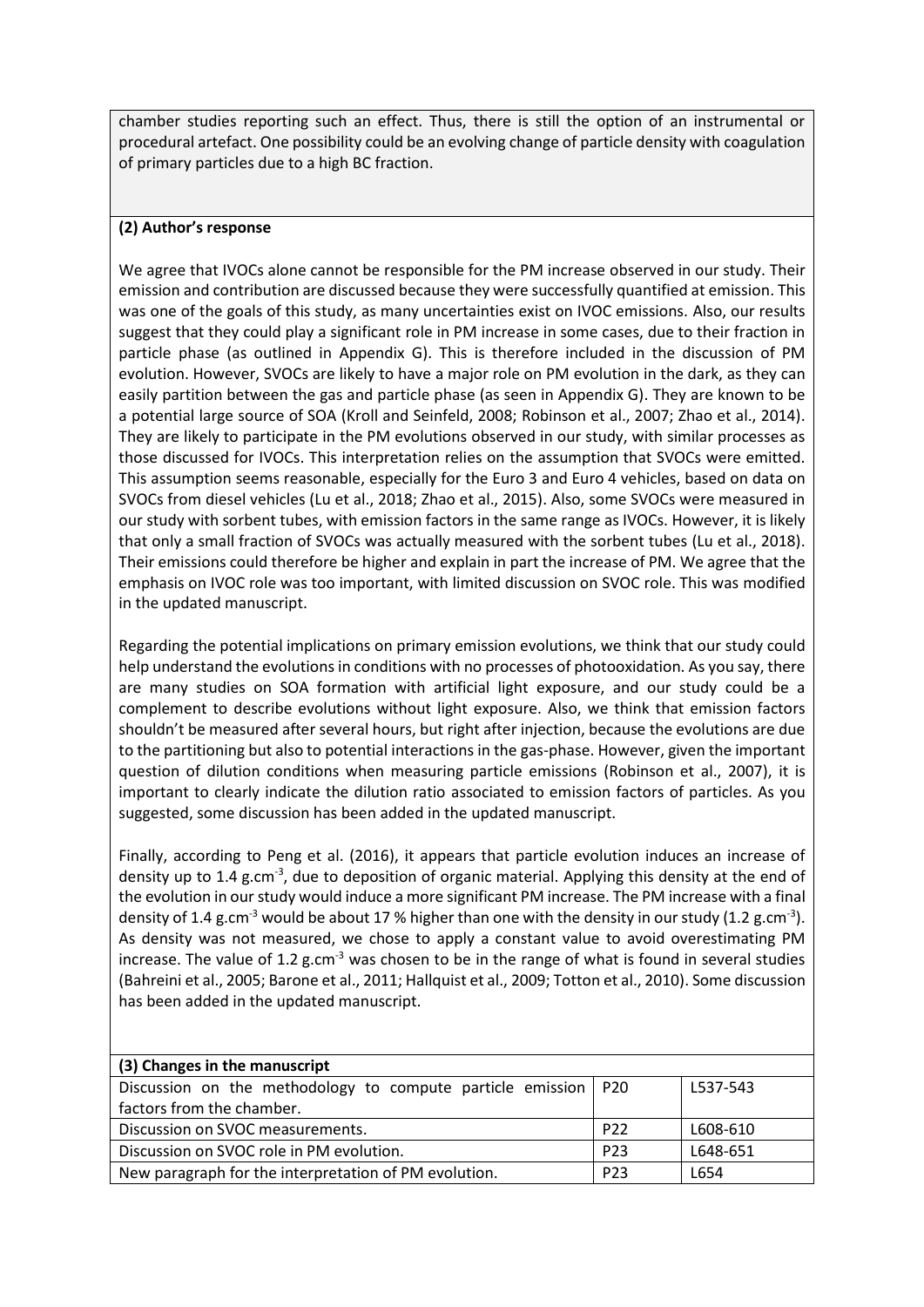| Discussion on the potential role of a change of particle density on $ $ P24 |            | L677-681 |
|-----------------------------------------------------------------------------|------------|----------|
| PM evolution.                                                               |            |          |
| Mention of SVOCs for PM evolution.                                          | <b>P30</b> | L844     |
| Mention of SVOCs for PM evolution.                                          | P41        | 11177    |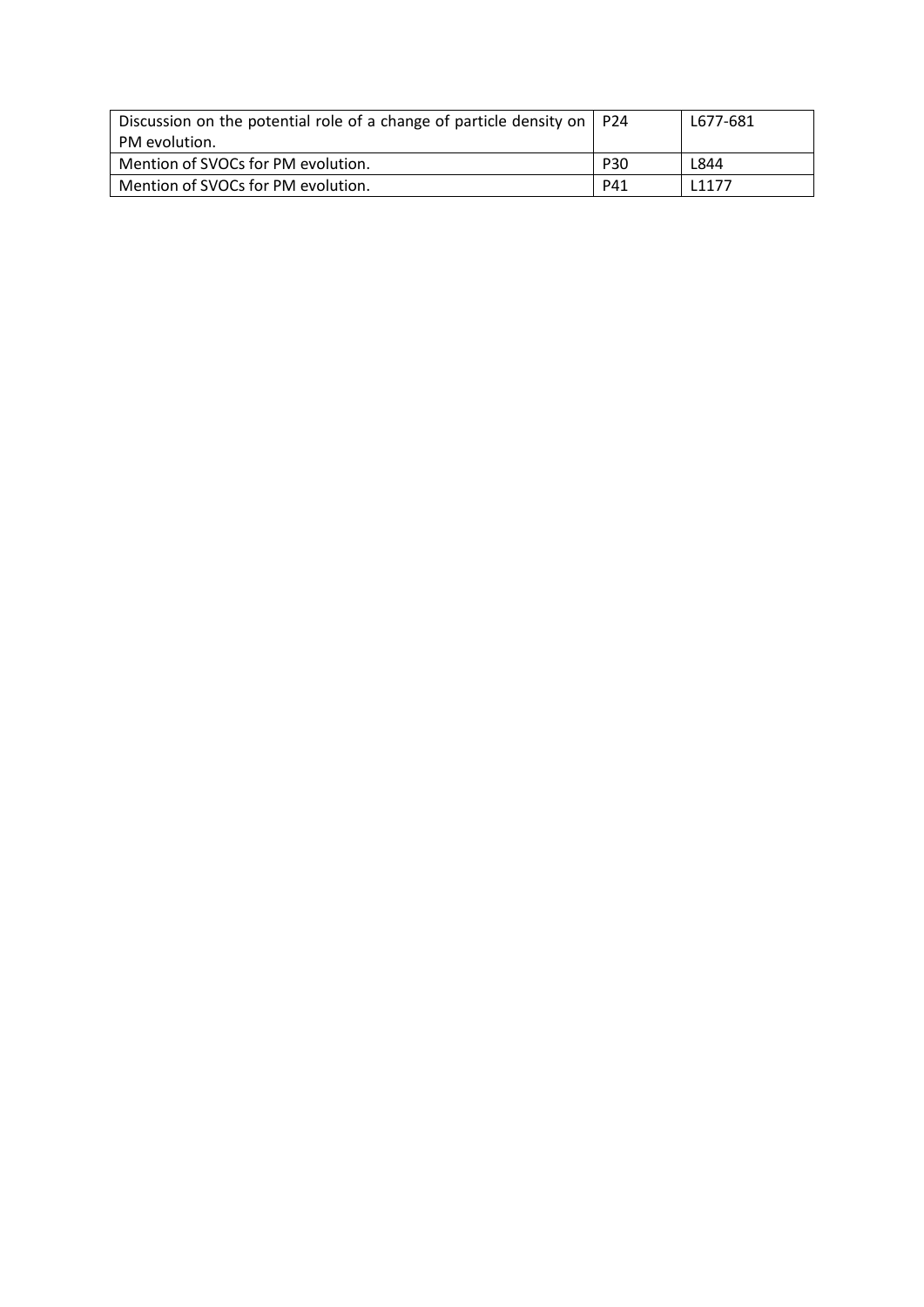## **Other changes made in the manuscript**

| (3) Changes in the manuscript                                          |          |           |
|------------------------------------------------------------------------|----------|-----------|
| Misspelling of a word.                                                 | P17      | L457      |
| Reference list updated according to Copernicus Publications standards. | l P31-36 | L876-1080 |

## **References**

Bahreini, R., Keywood, M. D., Ng, N. L., Varutbangkul, V., Gao, S., Flagan, R. C., Seinfeld, J. H., Worsnop, D. R., and Jimenez, J. L.: Measurements of Secondary Organic Aerosol from Oxidation of Cycloalkenes, Terpenes, and *m* -Xylene Using an Aerodyne Aerosol Mass Spectrometer, Environ. Sci. Technol., 39, 5674–5688, https://doi.org/10.1021/es048061a, 2005.

Barone, T. L., Lall, A. A., Storey, J. M. E., Mulholland, G. W., Prikhodko, V. Y., Frankland, J. H., Parks, J. E., and Zachariah, M. R.: Size-Resolved Density Measurements of Particle Emissions from an Advanced Combustion Diesel Engine: Effect of Aggregate Morphology, Energy Fuels, 25, 1978–1988, https://doi.org/10.1021/ef200084k, 2011.

Crump, J. G. and Seinfeld, J. H.: Turbulent deposition and gravitational sedimentation of an aerosol in a vessel of arbitrary shape, J. Aerosol Sci., 12, 405–415, https://doi.org/10.1016/0021- 8502(81)90036-7, 1981.

Grieshop, A. P., Logue, J. M., Donahue, N. M., and Robinson, A. L.: Laboratory investigation of photochemical oxidation of organic aerosol from wood fires 1: measurement and simulation of organic aerosol evolution, Atmospheric Chem. Phys., 9, 1263–1277, https://doi.org/10.5194/acp-9- 1263-2009, 2009.

Hallquist, M., Wenger, J. C., Baltensperger, U., Rudich, Y., Simpson, D., Claeys, M., Dommen, J., Donahue, N. M., George, C., Goldstein, A. H., Hamilton, J. F., Herrmann, H., Hoffmann, T., Iinuma, Y., Jang, M., Jenkin, M. E., Jimenez, J. L., Kiendler-Scharr, A., Maenhaut, W., McFiggans, G., Mentel, T. F., Monod, A., Prevot, A. S. H., Seinfeld, J. H., Surratt, J. D., Szmigielski, R., and Wildt, J.: The formation, properties and impact of secondary organic aerosol: current and emerging issues, Atmos Chem Phys, 82, 2009.

Hennigan, C. J., Miracolo, M. A., Engelhart, G. J., May, A. A., Presto, A. A., Lee, T., Sullivan, A. P., McMeeking, G. R., Coe, H., Wold, C. E., Hao, W.-M., Gilman, J. B., Kuster, W. C., de Gouw, J., Schichtel, B. A., Collett, J. L., Kreidenweis, S. M., and Robinson, A. L.: Chemical and physical transformations of organic aerosol from the photo-oxidation of open biomass burning emissions in an environmental chamber, Atmospheric Chem. Phys., 11, 7669–7686, https://doi.org/10.5194/acp-11-7669-2011, 2011.

Kroll, J. H. and Seinfeld, J. H.: Chemistry of secondary organic aerosol: Formation and evolution of low-volatility organics in the atmosphere, Atmos. Environ., 42, 3593–3624, https://doi.org/10.1016/j.atmosenv.2008.01.003, 2008.

Lu, Q., Zhao, Y., and Robinson, A. L.: Comprehensive organic emission profiles for gasoline, diesel, and gas-turbine engines including intermediate and semi-volatile organic compound emissions, Atmospheric Chem. Phys., 18, 17637–17654, https://doi.org/10.5194/acp-18-17637-2018, 2018.